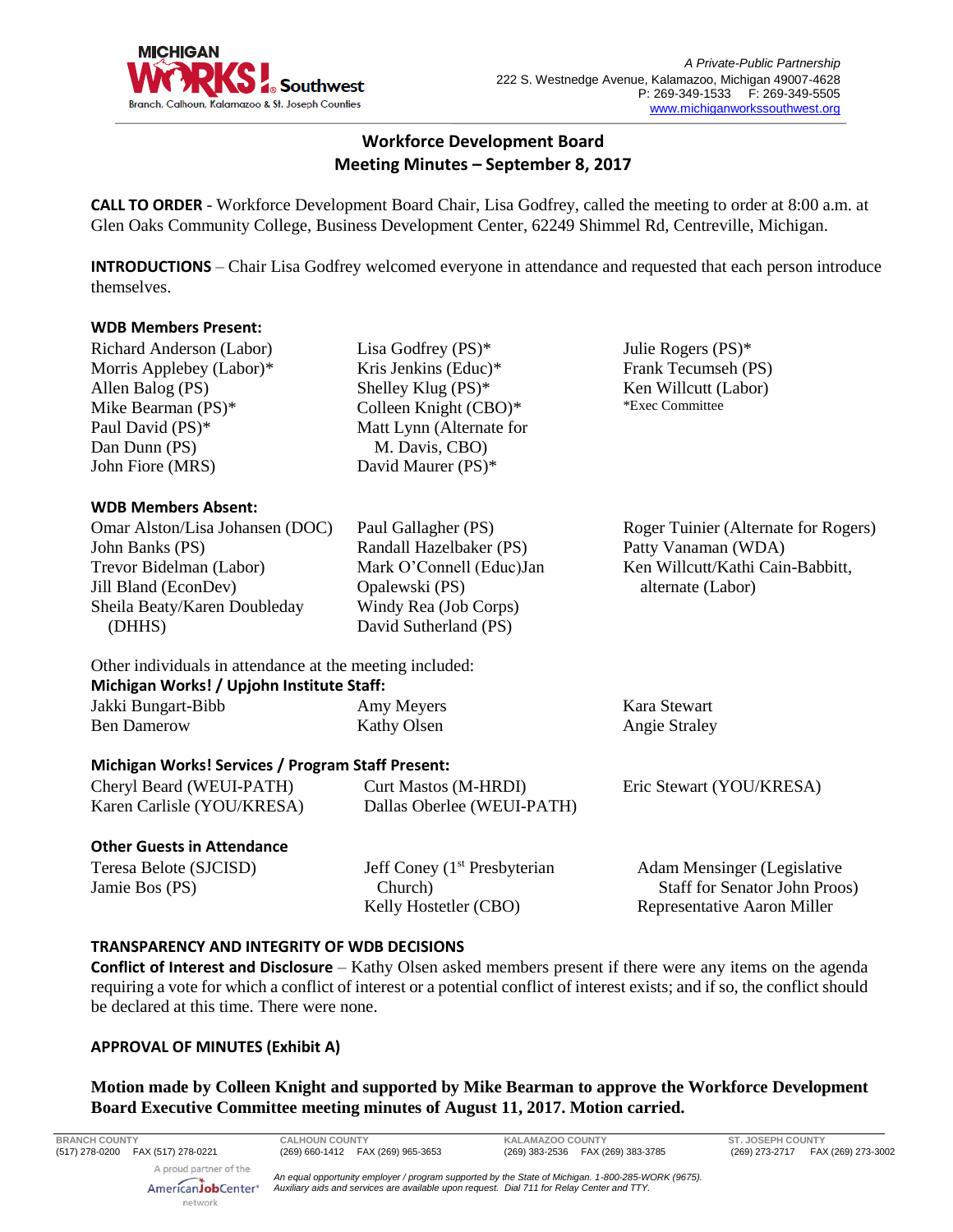#### **CITIZENS' TIME**

No comments.

## **COMMITTEE REPORTS**

**Monitoring and Evaluation Committee –** No Report. Next meeting will be September 13, 2017.

**Veterans Committee** – Kathy Olsen reported the Veterans Community Action Team (VCAT) Education Committee met on August 30, 2017 at the Kellogg Community College RMTC. Ms. Olsen reported the overview of the Forever GI Bill (Exhibit B1) summarizes many positive changes to GI education benefits for Veterans and their families. This information was shared at the VCAT Education Committee meeting. Ms. Olsen highlighted the Veteran's Job Fair scheduled for September 14, 2017 in Battle Creek and the VCAT Employer Summit scheduled for September 21, 2017 at the Air Zoo in Kalamazoo (Exhibit B2).

**Disability Awareness Resource Team (DART)**– No Report. The next meeting will be September 19, 2017.

**Talent District Career Council (TDCC)** – No Report. The next meeting will be September 21, 2017.

**Membership & Nominating Committee** – Lisa Godfrey requested board consideration and approval of Jamie Bos as a new private sector appointment to the Workforce Development Board for Michigan Works! Southwest (Exhibit D). The appointment of Ms. Bos is to replace Therese Zieleniewski representing the private sector in Kalamazoo County. The term for this appointment is for the balance of a two-year term that began October 1, 2016 and ends on September 30, 2018 and for an additional year beginning October 1, 2018 and ending September 30, 2019.

**Motion made by Julie Rogers and supported by Mike Bearman to approve the appointment of Jamie Bos, representing the private sector in Kalamazoo County, replacing Therese Zieleniewski for the balance of a two-year term that began October 1, 2016 and ends on September 30, 2018 and for an additional year beginning October 1, 2018 and ending September 30, 2019. Motion carried.**

#### **NEW BUSINESS**

**Service Center Operations Plan PY17 (Exhibit C1)** – Amy Meyers requested board consideration and approval for Workforce Innovation and Opportunity Act Statewide Activities Funding for Michigan Works! Service Center Operations plan for Program Year 2017. Ms. Meyers reported that service center operations plan allocates funds that will be used across all One-Stop Service Centers in the Michigan Works! Southwest area. Funding is to be used to support activities to improve customer service, inform and educate the public about the service centers and services available, and upgrade one-stop facilities. The allocation for PY2017 (July 1, 2017 – June 30, 2018) for the Michigan Works! Southwest four-county area totals \$84,542. This reflects a decrease from the PY2016 allocation of \$151,833. Priorities for funding this year include the continued focus on marketing, improvements and upgrades to the service centers, and continued enhancement of tools and resources available to both employer and job seeker customers.

#### **Motion made by Collen Knight and supported by Mike Bearman to approve the Service Center Operations Plan PY17. Motion carried.**

**Workforce Innovation and Opportunity Act High Concentration Youth Plan PY17 (Exhibit C2) –** Amy Meyers requested board consideration and approval for the Workforce Innovation and Opportunity Act (WIOA) High Concentration Youth Plan for PY17 in which \$8,107 has been allocated to Michigan Works! Southwest. This historically is a very small allocation of funds; however, the amount does reflect an increase from last year's allocation of \$6,449. The youth to be served with this funding follow the same eligibility requirements as WIOA Youth funding. This funding may be utilized to assess the skills and service needs of participants to identify appropriate services and to assist with goal development and service strategies. The funding will provide activities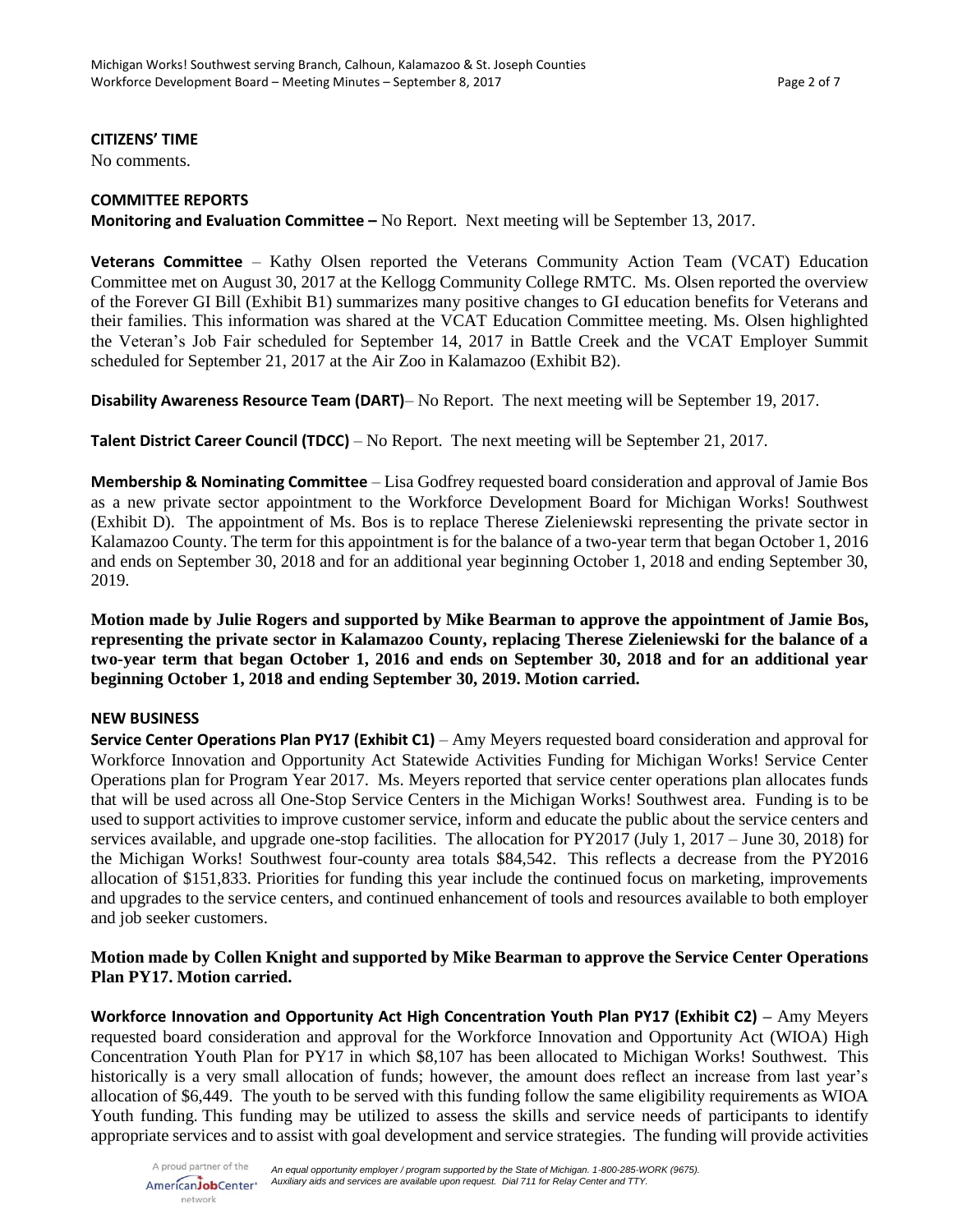leading to the attainment of a secondary school diploma or its recognized equivalent, or a recognized postsecondary credential, preparation for postsecondary educational and training opportunities, preparation for unsubsidized employment opportunities, and connections to employers.

#### **Motion made by Mike Bearman and supported by Dave Maurer to approve the Workforce Innovation and Opportunity Act High Concentration Youth Plan for PY17. Motion carried.**

**Capacity Building & Professional Development Plan PY17 (Exhibit C3) -** Amy Meyers requested board consideration and approval of the Capacity Building & Professional Development Plan for PY17. She reported these funds are allocated to Michigan Works! agencies annually and are passed through to the Michigan Works! Association. This creates an opportunity for the Association to provide technical assistance and offer trainings and professional development throughout the statewide Michigan Works! System. The Association also serves as the convener and facilitator of numerous work groups, serves as a clearinghouse for policies and procedures and provides overall general support to the system in the design, development, and implementation of services and state-level initiatives.

## **Motion made by Shelly Klug and supported by Julie Rogers to approve the Capacity Building & Professional Development Plan for PY17. Motion carried.**

**Infrastructure Funding Agreement (IFA) PY17 (Exhibit C4) – Amy Meyers requested board consideration and** approval for Infrastructure Funding Agreement (IFA) for PY17. The Agreement is follow-up to the Memorandum of Understanding (MOU) discussion that took place at a previous WDB Executive Committee meeting. Ms. Meyers reported that in accordance with the WIOA, MOUs must also include an Infrastructure Funding Agreement (IFA), which details how infrastructure costs for the One-Stop delivery system will be funded in the local area. The Infrastructure costs of a One-Stop are defined as non-personnel costs that are necessary for the general operation of the One-Stop center, this can include facility costs, utilities and maintenance, equipment, and technology within the One-Stop center. Each entity that carries out services within a local One-Stop must use a portion of their funds available to maintain the One-Stop delivery system, which would include payment of the infrastructure costs of One-Stop centers. If consensus cannot be reached at the local level regarding the infrastructure budget, a State Funding Mechanism (SFM) will be initiated. A sample Agreement, budget, form to complete if local Agreement cannot be reached, a template for quarterly reporting, and a list of required partners were included in Exhibit C4.

# **Motion made by Colleen Knight and supported by Allen Balog to approve the Infrastructure Funding Agreement (IFA) for PY17. John Fiore abstained from vote. Motion carried.**

**Reemployment Services and Eligibility Assessment (RESEA) 2017 Program PI: 17-18 (Handout) -** Amy Meyers reported Michigan Works! Southwest received notice this week of the 2017 allocation for Reemployment Services and Eligibility Assessment (RESEA) and the plan is due prior to the next WDB meeting. She requested to add the RESEA Plan to the agenda for the board's consideration and approval; there were no objections. She reported the allocation from the Talent Investment Agency (TIA) is \$27,803; this amount represents a decrease from the previous year's allocation of \$35,540. The RESEA permanently replaces the mandatory Profiling Program and the goal is to provide customized services to claimants deemed most likely to exhaust their Unemployment Insurance (UI) benefits. A list of the seven required RESEA activities was included in the plan summary.

#### **Motion made by Paul David and supported by Colleen Knight to approve the Reemployment Services and Eligibility Assessment (RESEA) 2017 Program Plan. Motion carried.**

#### **STAFF REPORTS**

**Marketing (Exhibit E)** – Kathy Olsen reported the Marketing Report (Exhibit E) that was included in the agenda packet included a list of upcoming events for businesses and job seekers and a flyer for the Veterans Employer Summit scheduled for September 21, 2017. Printed copies of this information were also handed out at the meeting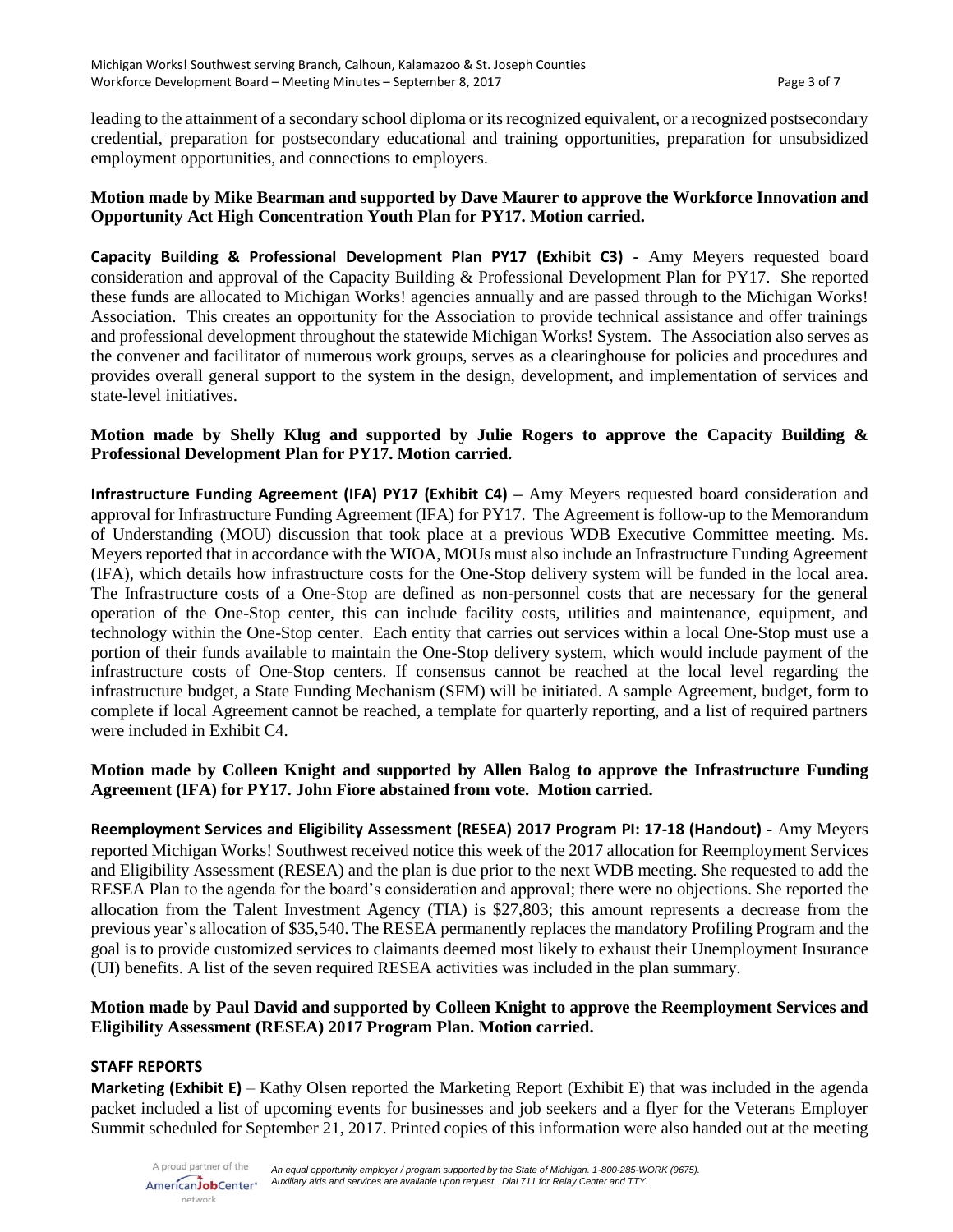along with a flyer to promote the Veterans Job Fair scheduled for September 14, 2017. She also referred attendees to the [Michigan Works! Southwest](http://www.michiganworkssouthwest.org/events/employer-of-the-day) website and encouraged everyone to check the site often for updates because new events are added on almost a daily basis. She reported the upcoming events list included information sessions for the Skilled Trades Training Fund (STTF) grants and Kara Stewart would provide further information regarding STTF in her report. Ms. Olsen also reported that Procurement Technical Assistance Center (PTAC) added a new class for employers.

#### **Program Operations / Special Initiatives**

*Workforce Innovation Fund (WIF) Update* – Dallas Oberlee reported since July 2017, three new employers were added to the Employer Resource Network (ERN); they include American Axle & Manufacturing, Caster Concepts and Eimo Technologies. An Employer Resource Network information session is being planned for Branch County to help build the ERN in that county. Ms. Oberlee reported the annual visit by the WIF grant evaluator has been scheduled for the week of September 18 and during the visit the evaluators will be gathering feedback from ERN employers. A report will follow that will include feedback for strengthening and improving the WIF program.

Ms. Oberlee reported that several trainings have been offered in the past few months through the WIF grant; they include: On the Job Training (OJT) contracts for new hires, soft skills trainings by Kalamazoo RESA, career laddering, and Momentum sponsored Production Tech training. The trainings focused on onboarding new hires and advancing the skills of current employees. On August 25, 2017, the first class of 10 graduated from the extended CNA training class that was held in partnership with Michigan Rehabilitation Services (MRS) and Michigan Career Technical Institute (MCTI) at Friendship Village.

*Kalamazoo Community Foundation* - Ms. Oberlee reported a grant in the amount of \$20,000 was received from the *Kalamazoo Community Foundation*. The funding was provided to assist Refugees. Tentative plans are to use some of this funding to support enrolling Refugees in a Production Tech class at KVCC and writing On-the-Job Training contracts with employers who hire the Refugees.

*Food Assistance Employment & Training (FAE&T) –* Ms. Oberlee reported the time limited waivers for the Food Assistance Employment & Training (FAE&T) Program are set to expire in 2018. When the waivers expire all participants in the FAE&T Program will be expected to participate in a mandatory work program if they are not employed. Kalamazoo waivers will expire on January 1, 2018 and Branch, Calhoun and St. Joseph waivers will expire in June of 2018. [Following the meeting, notification was received that this date was changed to July 1, 2018.] The planning process has begun and in December 2017, letters are scheduled to be sent to participants explaining the changes.

#### **Business Services and Skilled Trades Training Fund (STTF) Update (Exhibit F)**

*Skilled Trades Training Fund (STTF) -* Kara Stewart reported the Skilled Trades Training Funds (STTF) information sessions (Exhibit F) are underway with over half of the scheduled information sessions complete. The goal was to offer a large variety of sessions in each county to help inform employers of this grant opportunity. This year there is \$27.6 million available through this competitive STTF grant. The official application will be released September 18, 2017 and applications will be due on October 6, 2017.

*MiCareer Quest Southwest –* Kara Stewart reported MiCareer Quest Southwest is scheduled for November 1 and 2, 2017 at the Kalamazoo County Expo Center. Over 5,000 eighth grade students will be attending this career exploration event. A wide variety of industries will have booths set up and displays for the eighth-grade students to learn about different career options. Kalamazoo County youth will visit the exhibits on November 1 and youth from Calhoun County, along with 150 Branch County youth, will visit the exhibits on November 2. The event will also feature a Community Open House and Career Fair that will be open to the public on the afternoon of November 1. A flyer to promote this event will be released in the next week. Michigan Works! Southwest has a huge role in assisting with the organization of this event as it takes many volunteers to ensure that it runs smoothly and is successful.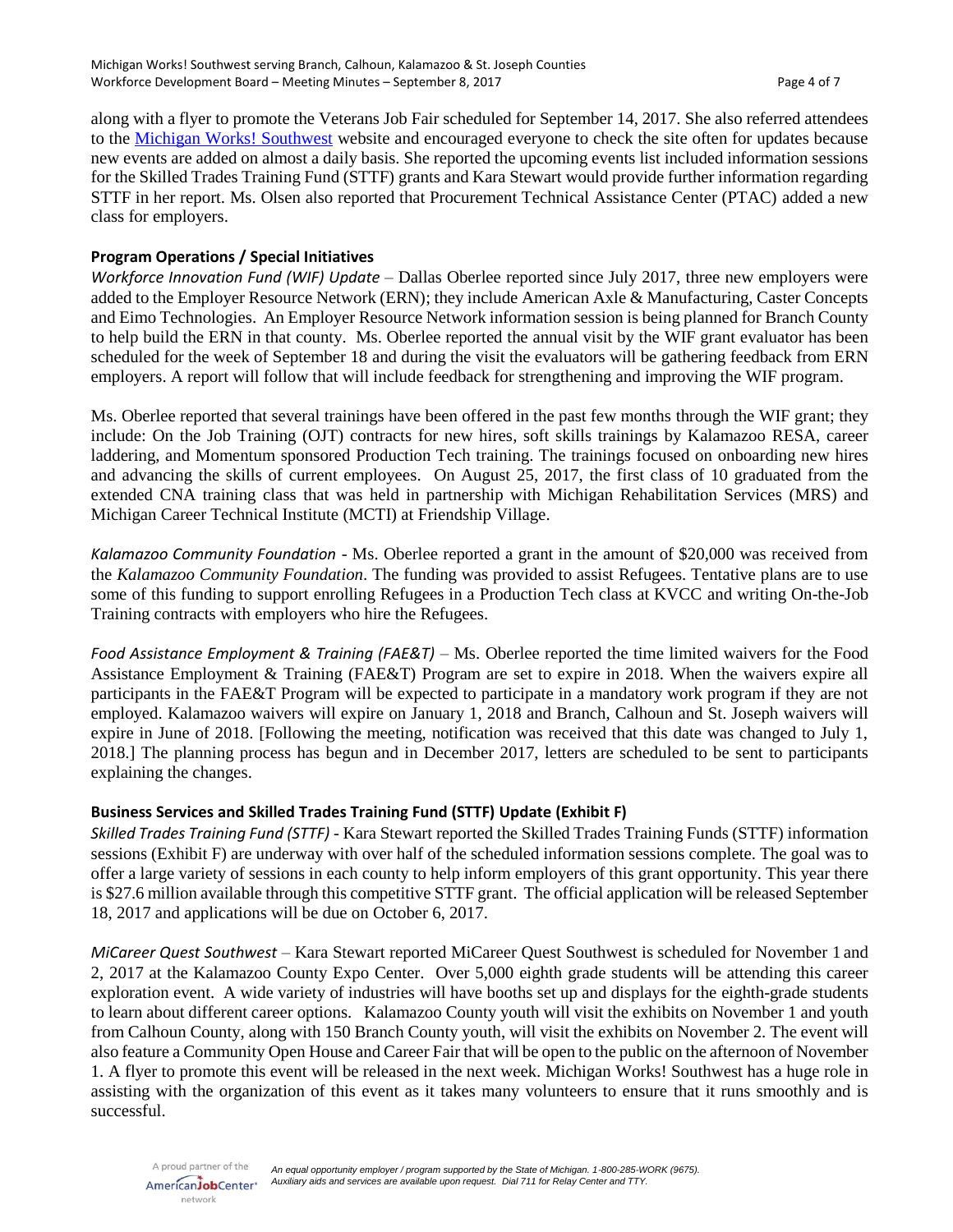*Kellogg Company Announcement and Rapid Response Plan (Handout)* **–** Kara Stewart reported on the local response to the recent layoff announcement made by Kellogg Company in Battle Creek, Michigan where 187 hourly union workers and 36 salaried workers will be affected by the layoff in early 2018. Michigan Works! Southwest was asked to submit a Rapid Response Plan to the Governor's office. The plan lays out the steps that will be taken by Michigan Works! Southwest to help affected workers and the timeline for implementation. A summary of the plan was distributed at the meeting. Ms. Stewart reported that Michigan Works! Southwest staff are working with the company and the impacted workers, as well as companies interested in hiring the workers. Ben Damerow reported the turnaround to submit the Rapid Response Plan to the Governor's office was 24 hours. Meetings with the corporate office and with the labor union are already taking place and if the layoffs are tied to the world market, there is potential that the affected workers will be eligible for services under the Trade Adjustment Act (TAA).

**Labor Market Information (LMI) (Exhibit G)** - Labor market reports generated from Burning Glass Analytics and Real Time Jobs Data that identified the top detailed occupations, skills greatest in demand, and employers with the most job openings in Prosperity Region 8, Michigan Works! Southwest, and each of the four counties in the MW Southwest Area for the period July 1 through August 31, 2017 were included in the agenda packet (Exhibit G).

**Dashboard Report (Exhibit H)** – Jakki Bungart-Bibb reported page one of the Dashboard Report (Exhibit H) reflects the *Labor Participation* rates for July 2017 by county as well as the Prosperity Region 8 snapshot of realtime labor demand that is based on the top employers' online advertisements. The data includes the top employers, top job categories, top occupations, and the education levels needed to fill those jobs. *Employment Services data* on page two of the report represented 13,758 year-to-date visitors to the service centers, assistance to 503 employers in filling over 484 jobs, and 496 participants served in the *Workforce Innovation & Opportunity Act (WIOA)* programs, for the period July 1, 2017 through August 31, 2017. Ninety-three (93) participants utilized training services during this same time. The training includes classroom training, work experience, and on-the-job training.

Data for the *Offender Success (OS) Program* for the period beginning October 1, 2016 through August 31, 2017 indicates that 160 participants were served. It was noted that the data collection for OS in Calhoun County began in January 2017.

Jakki Bungart-Bibb further reported that page three of the Dashboard Report includes the *PATH, Food Assistance, and Refugee information*. The current work participation rate of 66% for PATH remains well above the state goal of 50%. The PATH employment rate is 52%; however, the 109 individuals who gained employment during AEP are not included in that percentage. The average wage for PATH was reported to be \$10.03 an hour; this amount exceeds both the state and local goals. The State goal for average wage is set to be minimum wage and the local goal is \$10.00 an hour. Page four of the report includes a summary of data provided in the staff reports provided earlier in today's meeting.

**Director's Report** – Ben Damerow distributed a copy of the Director's Report dated September 8, 2017 at the meeting. He reported the House Committee on Appropriations passed its spending measure for Labor, Health and Human Services in July. The bill would reduce funding by \$5 billion compared to current levels. Workforce Innovation and Opportunity Act (WIOA) Adult and Youth programs face a five percent reduction, while the \$671 million currently spent on Wagner–Peyser (W-P) Employment Services would be eliminated. This is far less severe than the Trump Administration's budget, which sought to cut 40 percent across these programs.

A broad coalition of organizations that represent recipients of various workforce and education funding streams offered the Senate a united proposal to protect some programs and invest more in others, suggesting that multiple programs collectively support students, jobseekers and the economy. The Michigan Works! Association is a part of this campaign, recently sending letters to key lawmakers requesting current WIOA funding levels. The Campaign to Invest in America's Workforce, organized by the National Skills Coalition, calls on lawmakers to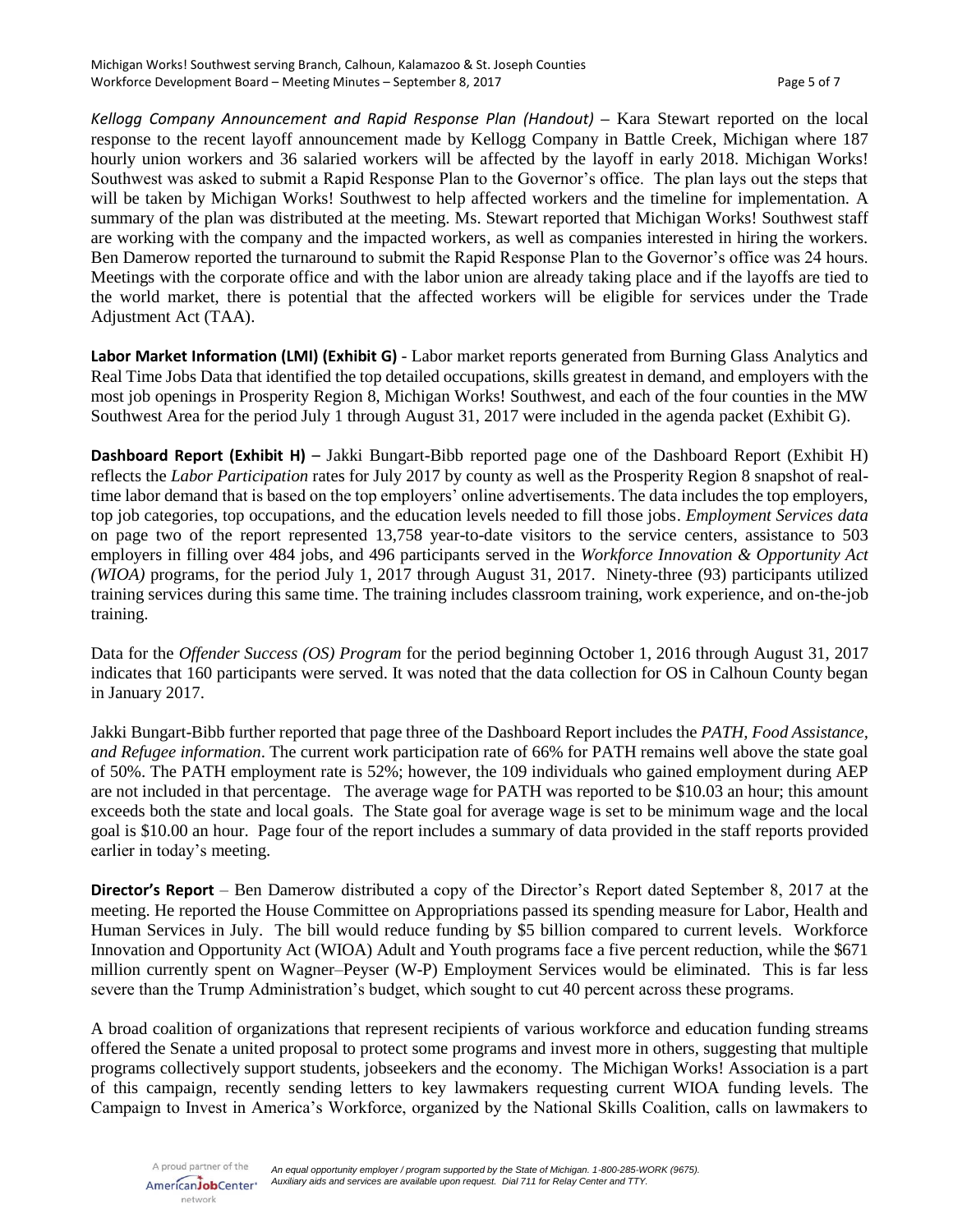fund programs at the full authorized funding levels written in the legislation. In support of this campaign, copies of letters from businesses to the Governor were sent to the House Appropriations Committee members.

Mr. Damerow reported at the State level, the budget passed the House and the Senate and was signed by the Governor in mid-July. Workforce development line items included a decrease of \$1.2 million (2.5% reduction) for the PATH program, an increase of \$12 million for STTF, and an increase of \$900,000 to \$3.2 million for Jobs for Michigan Graduates (JMG). The local draft PATH allocation would include a 10 percent decrease or \$300,000.

A copy of an article that appeared in the September 10, 2017 issue of the *Employment & Training Reporter*, a weekly, nationwide workforce development publication was distributed, with the publisher's permission, at the meeting. Mr. Damerow reported the article highlights Michigan Works! Southwest, the W.E. Upjohn Institute, Mathmatica Policy Research and Ideas42 for the *Nudge Project and research*.

Mr. Damerow reported the *W.K. Kellogg Foundation* awarded the W. E. Upjohn Institute/Michigan Works! Southwest \$2.8 million over the next three years for a Neighborhood Employment Hubs proposal. Michigan Works! Southwest will be partnering with three community-based organizations and the county jail to deliver services in areas with the highest poverty and lowest labor force participation rates. The six-month planning process has begun with implementation scheduled to begin in December 2017 or January 2018.

Mr. Damerow reported on recent Apprenticeship tours with Governor Snyder and Secretary of Labor Alex Acosta. The Governor and Secretary toured two companies in Battle Creek, Rosler Metal Finishing and Bleistahl North America. Each of these companies have Industrial Manufacturing Technician (IMT) *Apprenticeship Training Programs* that are offered through HRDI. The Governor and Secretary of Labor spoke with the 11 apprentices during the tours and conducted a round table discussion with representatives from employers, economic development and workforce development. The 2017 National Counselor of the Year Terri Tchorzynski, from Calhoun Area Career Center in Battle Creek, was also in attendance to support the linkage with Career Tech Education (CTE) and youth apprenticeship training.

#### **LEGISLATIVE UPDATE**

Representative Aaron Miller reported on the employer tours he has been on with Senator Proos during the summer months. Representative Miller stated that over the duration of the tours he has heard employers state repeatedly that they need good workers, workers who report to work on time, workers that can pass a drug test, and skilled workers! Representative Miller reported that he serves on the state policy and ethics committees and he also serves on the appropriations committee along with Senator Proos. Discussion followed as to why the job demand doesn't reflect the employer need. This is demonstrated by the lack of wage increases and how the recovery was not as robust as was hoped for. Several attendees felt that the lack of wage increase over the economic recovery period was hindering companies from obtaining quality employees. The point was made that if you take care of your employees by paying a decent wage it will create a desire to work hard for their employer. Colleen Knight stated that companies may be operating with fear when it comes to hiring and offering higher wages because companies don't want to hire, offer higher wages and then not be able to sustain it long-term. Mike Bearman pointed out that the lack of wage increase could be due to service industries trying to keep the costs low for consumers. The increase in technology has also played a significant role in employment. Technology has changed employer needs and the job demand and the need for more training in robotics and equipment repair will be huge in the next decade for both employers and job seekers. Ben Damerow reported the State's focus is on youth and filling the pipeline of workers, having a comprehensive plan, making improvements in the schools, and addressing the skills gap with the adult population.,

#### **Asset Limited Income Constrained Employed (ALICE) Presentation**

Matt Lynn, Director of Community Impact at United Way of the Battle Creek and Kalamazoo Region presented information on the Michigan ALICE Report. ALICE represents households that are employed but do not earn enough to afford the basic necessities, even though they live above the Federal poverty level. He reported these families often do not qualify for state or federal assistance programs to help supplement their incomes to make